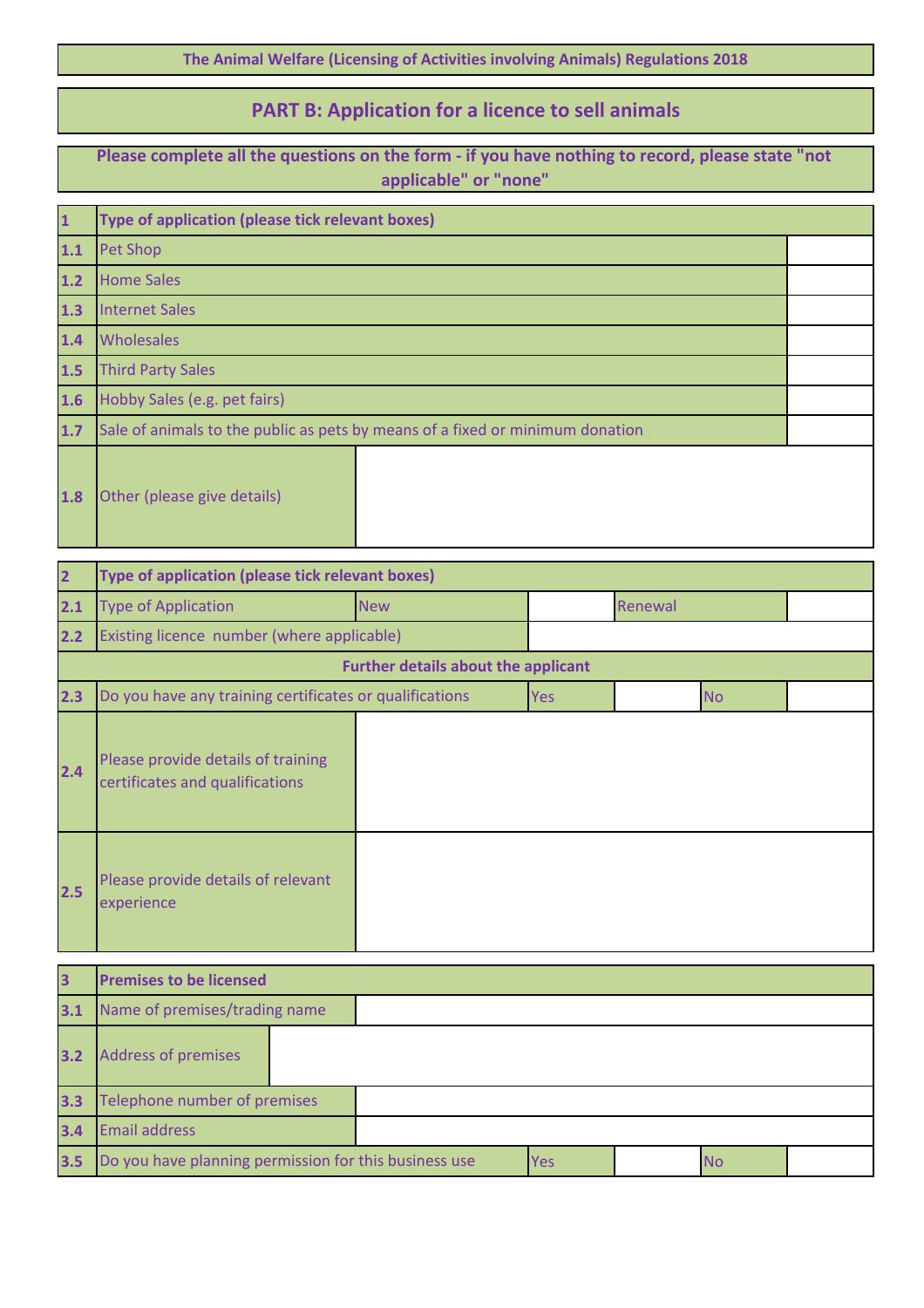| $\overline{\mathbf{4}}$ | <b>Accomodation and facilities</b>                                                                      |     |           |  |
|-------------------------|---------------------------------------------------------------------------------------------------------|-----|-----------|--|
| 4.1                     | Number and size of rooms to be<br>used                                                                  |     |           |  |
| 4.2                     | <b>Heating arrangements</b>                                                                             |     |           |  |
| 4.3                     | Method of ventilation                                                                                   |     |           |  |
| 4.4                     | Lighting arrangements (natural<br>and/or artificial)                                                    |     |           |  |
| 4.5                     | <b>Water supply</b>                                                                                     |     |           |  |
| 4.6                     | Facilities for food storage and<br>preparation                                                          |     |           |  |
| 4.7                     | Arrangements for disposal of<br>excreta, bedding and waste                                              |     |           |  |
| 4.8                     | Isolation facilities for the control of<br>infectious diseases                                          |     |           |  |
| 4.9                     | Fire precautions/equipment and<br>arrangements in the case of fire                                      |     |           |  |
|                         | 4.10 Do you keep and maintain a register of animals                                                     | Yes | <b>No</b> |  |
|                         | When the premises is closed, what<br>4.11 arrangements are in place to ensure<br>the welfare of animals |     |           |  |

| $\overline{\mathbf{5}}$ | <b>Animals to be sold</b>                                       |                              |                                 |                                               |                               |
|-------------------------|-----------------------------------------------------------------|------------------------------|---------------------------------|-----------------------------------------------|-------------------------------|
|                         |                                                                 | <b>Tick if</b><br>applicable | <b>Maximum</b><br><b>Number</b> | <b>Details of accomodation inclduing size</b> | Age at<br>which to be<br>sold |
| $5.1$                   | Dogs/puppies                                                    |                              |                                 |                                               |                               |
| $5.2$                   | Cats/kittens                                                    |                              |                                 |                                               |                               |
| 5.3                     | <b>Chipmunks</b>                                                |                              |                                 |                                               |                               |
| 5.4                     | Rabbits & cavies                                                |                              |                                 |                                               |                               |
| 5.5                     | <b>Hamsters</b>                                                 |                              |                                 |                                               |                               |
| 5.6                     | Rats, mice & gerbils                                            |                              |                                 |                                               |                               |
| 5.7                     | Larger domesticated<br>mammals, e.g. goats,<br>pot-bellied pigs |                              |                                 |                                               |                               |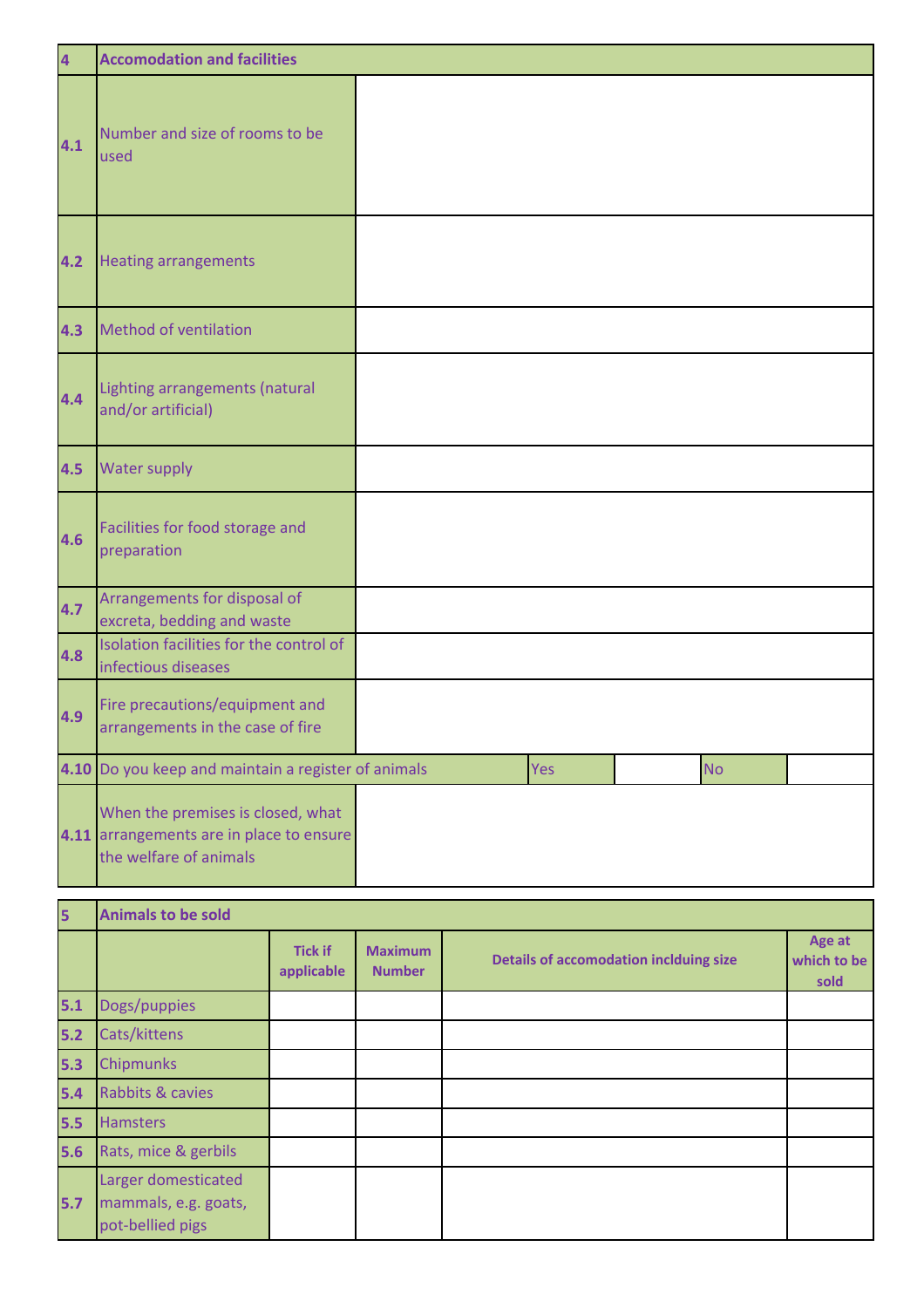| $5.8$ | Primates e.g.<br>marmosets                           |  |  |
|-------|------------------------------------------------------|--|--|
| 5.9   | Parrots, parakeets and<br>macaws                     |  |  |
|       | 5.10 Pigeons                                         |  |  |
| 5.11  | Other large birds<br>(please specifiy)               |  |  |
| 5.12  | <b>Budgerigars, finches</b><br>and other small birds |  |  |
|       | 5.13 Tortoises                                       |  |  |
|       | 5.14 Snakes and lizards                              |  |  |
|       | 5.15 Tropical fish                                   |  |  |
|       | 5.16 Marine fish                                     |  |  |
|       | 5.17 Cold water fish                                 |  |  |
|       | 5.18 Other (please specify)                          |  |  |

| $6\phantom{a}$ | <b>Veterinary surgeon</b> |  |  |
|----------------|---------------------------|--|--|
| 6.1            | Name                      |  |  |
|                | <b>6.2</b> Company Name   |  |  |
| 6.3            | Address                   |  |  |
| 6.4            | Telephone number          |  |  |